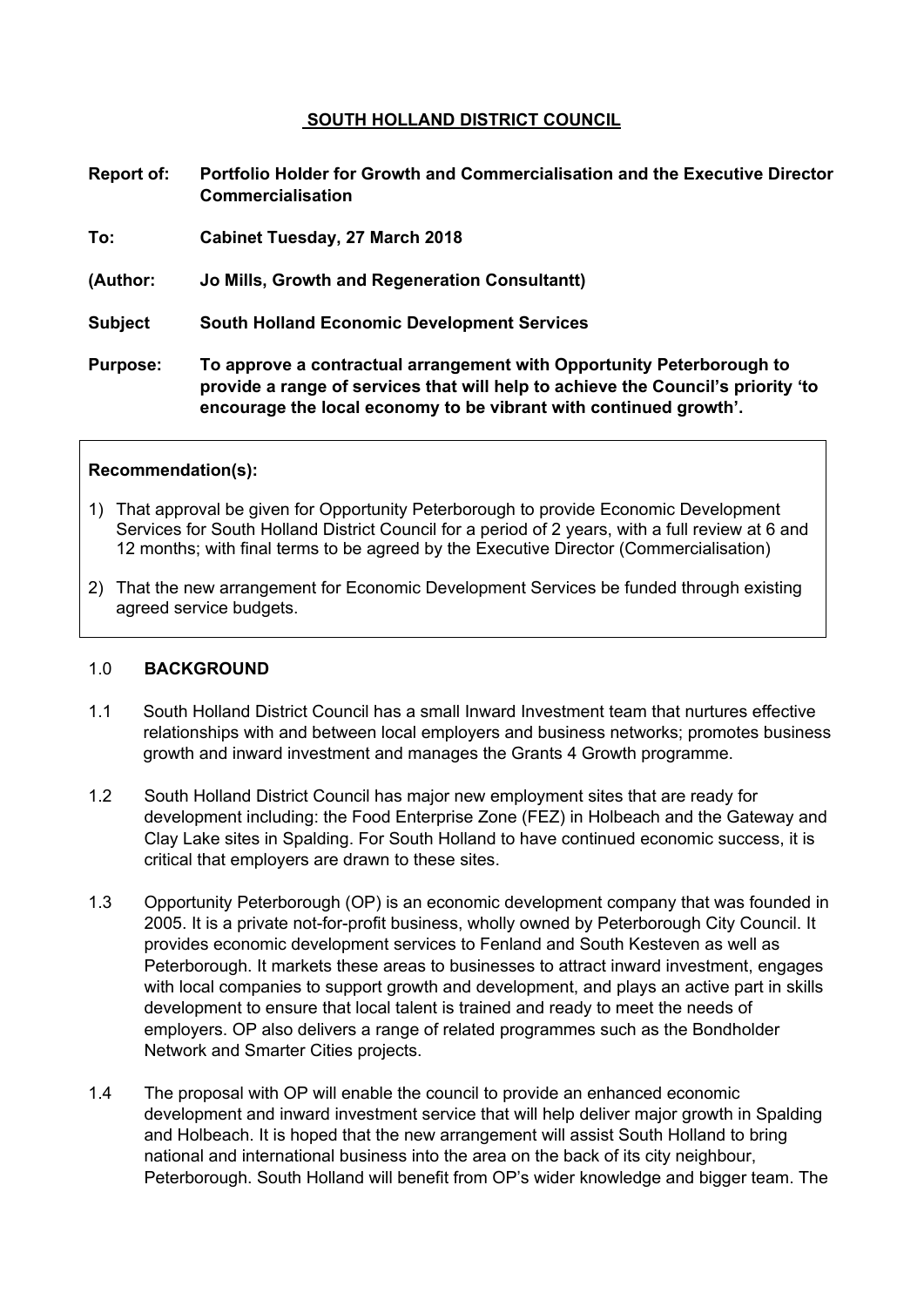proposal offers opportunities to develop approaches across South Holland, Peterborough, Fenland and South Kesteven. South Holland has a unique identity and offer based around logistics, the agrifood sector and associated high technology. It is important that the area articulates its strengths in order to attract investment, and the new proposal includes such measures.

- 1.5 The South Holland Inward Investment Team has existing working relationships with OP through the Greater Cambridge and Greater Peterborough Local Enterprise Partnership network, and more recently through the University of Cambridge Agri-Tech and University of Lincoln Food-Tech programmes.
- 1.6 The number of industrial and commercial premises that pay business rates declined slightly from 2010 to 2017. During 2017, there was a rise in the number of offices and factories/workshops paying business rates. This data that will be used to underpin the proposed Economic Action Plan.

## 2.0 **OPTIONS**

# 2.1 **Option 1 – Service Agreement with Opportunity Peterborough**

The recommended option is to enter into an agreement with OP for the provision of Economic Development Services. OP is a company wholly owned by Peterborough City Council. OP retains close ties to the public sector whilst operating with a commercial mind set. It operates at the interface between the public and private sectors, bridging differences in approach, language and culture.

- 2.2 It provides services to Fenland and South Kesteven District Councils. References are included in Appendix B. Through working for Fenland, South Kesteven and Peterborough, OP has developed a unique strategic overview of the sub-regional economy. OP will work alongside our in-house team to strengthen our economic development service, and bring a breadth and depth of experience and expertise to help South Holland attract new inward investment.
- 2.3 There will be effective governance and reporting arrangements. Monthly reports will be provided to the Executive Director of Commercialisation highlighting progress with the agreed work plan. This will include monitoring progress towards achieving the target of 5 new business successes, creating a total of 50 jobs. The proposed work plan is attached as Appendix A, and defines a set of objectives including a new Economic Action Plan and a new pro-active Promotional Plan. The OP Head of Economic Strategy and Partnerships will attend monthly performance review meetings with the Executive Director for the first three months, thereafter moving to every quarter. There will be a full review of the agreement at 6 months and 12 months.
- 2.4 The Economic Development and Investment Manager will provide oversight for the new service arrangement, and there will be weekly liaison to ensure effective responses to external enquiries and local business growth opportunities.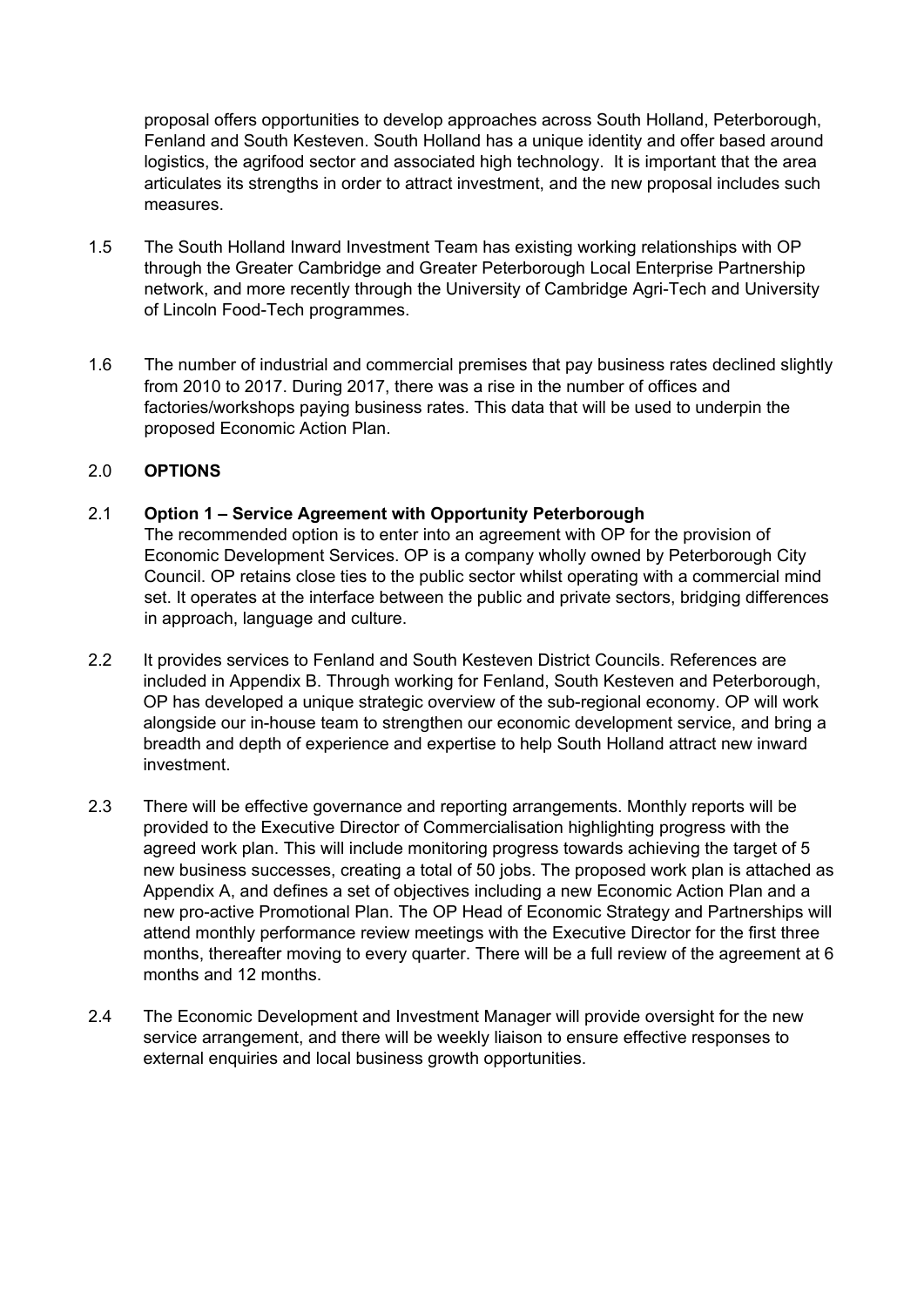## 2.5 The objectives of the service with OP are to:

- o Support the regeneration and growth of Spalding and Holbeach
- o Maintain and grow the rural economy
- o Develop skills
- o Improve digital infrastructure
- o Promote invest opportunities in South Holland
- o Propose new projects/funding bids.

The proposed work plan, appended to this report, provides more detail.

# **2.6 Option 2 – Contract with alternative provider**

Option 2 would involve procuring economic development services from an independent provider. Other providers would not bring the identified strengths of OP in terms of bridging the public-private interface, and would be unlikely to have such strong local knowledge and ability. A private sector consultancy would not provide better value for money.

# **2.7 Option 3 – Do Nothing**

Option 3 would involve continuing with a stand-alone Inward Investment team that could procure ad-hoc consultancy support as appropriate. This option would continue the current position, and would not bring in the same level of new resource to drive forward investment at our strategic employment sites. This option would incur higher costs as a consequence of spend on consultancy support as well as employee costs.

# **3 REASONS FOR RECOMMENDATION(S)**

- 3.1 The recommended option will provide an enhanced level of service within the existing cost envelope for the service, and enable the Council to benefit from additional resource and expertise and resource.
- 3.1 South Holland has major employment and housing sites at Holbeach and Spalding that are at key stages of implementation and delivery. The Council has a key role to play in enabling these sites to be delivered as quickly as possible, with the best possible outcomes. OP has a strong track record of supporting regeneration of Peterborough, and is able to bring this experience to strengthen the capacity of our small in-house team.

# 4 **EXPECTED BENEFITS**

- 4.1 The proposed arrangement with OP will:
	- o Include a one-off Marketing and Communications Audit with recommendations
	- o Develop a pro-active Branding and Promotional Plan for Inward Investment
	- o Develop an Economic Action Plan including approaches to the rural economy
	- $\circ$  Aim to deliver 20 Inward Investment enquiries over a 2 year period, resulting in 5 successes and creating approximately 50 jobs
	- o Strengthen liaison with key partners including Lincolnshire County Council, Greater Lincolnshire Local Enterprise Partnership (LEP), Greater Cambridgeshire and Greater Peterborough LEP and the Chamber of Commerce.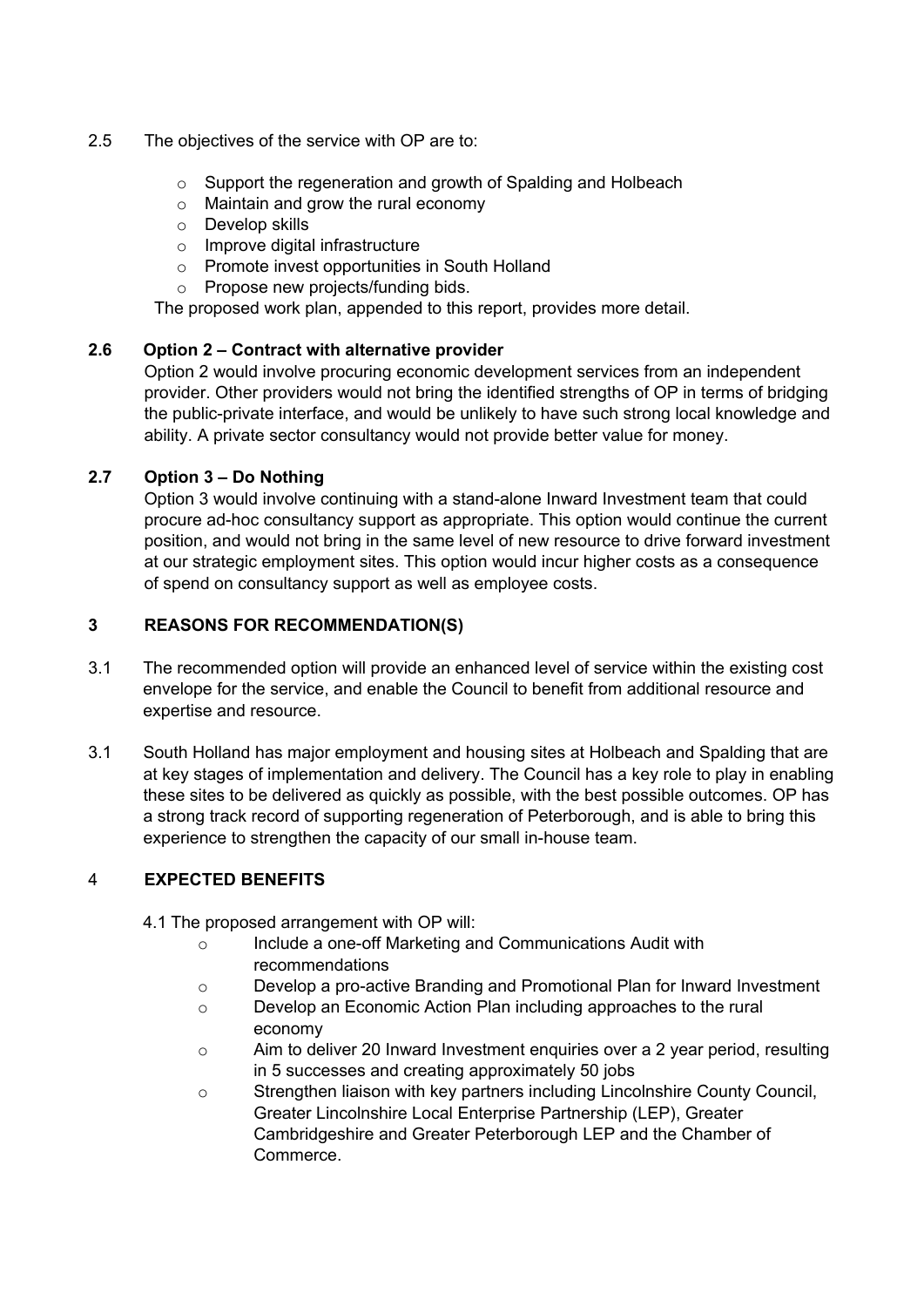## 5 **IMPLICATIONS**

In preparing this report, the report author has considered the likely implications of the decision - particularly in terms of Carbon Footprint / Environmental Issues; Constitutional & Legal; Contracts; Corporate Priorities; Crime & Disorder; Equality & Diversity/Human Rights; Financial; Health & Wellbeing; Reputation; Risk Management; Safeguarding; Staffing; Stakeholders/Consultation/Timescales; Transformation Programme; Other. Where the report author considers that there may be implications under one or more of these headings, these are identified below.

## 5.1 **Carbon Footprint / Environmental Issues**

There are no particular environmental aspects to the service agreement, however OP is engaged in the Smarter Cities programme in Peterborough, and will be able to bring this expertise to its services to South Holland.

#### 5.2 **Constitutional & Legal**

Cabinet will being asked to approve the proposed service.

## 5.3 **Contracts**

OP is wholly owned by Peterborough City Council. As a body wholly owned /controlled by public authority, OP can benefit from public sector status as Public Sector customers can contract directly with the Company without all the procedures required to place high value contracts in the open market. This is provided that OP does no more than 10% of its business by turnover with the private sector (per The Teckal and Hamburg Cases now set out in the Contract Regulations). OP does not do more than 10% of its business with the private sector. Peterborough City Council has a senior representative who serves as an adviser to the Board of OP, and attends its Finance and Audit Committee. South Holland Council will have monthly and quarterly review meetings with OP to ensure effective oversight and management of the new service arrangements.

#### 5.4 **Corporate Priorities**

The Council's priorities include 'to encourage the local economy to be vibrant with  $c$  **continued growth** 

#### 5.5 **Equality and Diversity / Human Rights**

All Economic Development activity will promote good employment practice including in relation to equal opportunities and diversity.

#### 5.6 **Financial**

Covered in Appendix B.

## 5.7 **Health & Wellbeing**

The proposal is intended to strengthen the economic wellbeing of the district, and thereby to enhance the general health and wellbeing of residents.

#### 5.8 **Reputation**

The proposal offers potential for the Council to enhance its reputation as an outward-facing and forward-thinking organisation that is committed to supporting high quality growth. It can